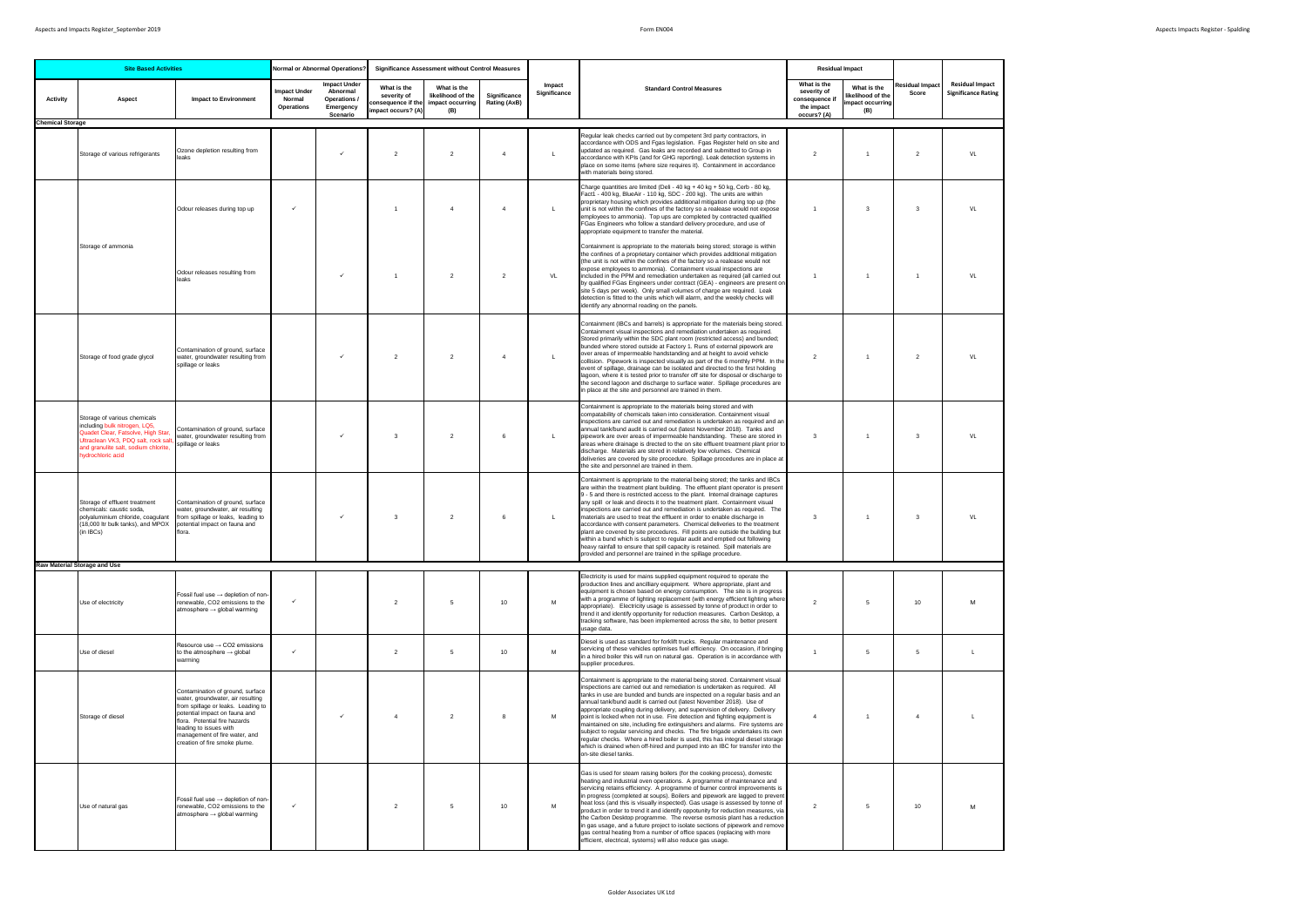|                                   | Storage and use of raw materials:<br>vinegar, cooking oil, tomato paste,<br>mavonnaise                                                                                                                  | Contamination of ground, surface<br>water, groundwater, air resulting<br>from spillage or leaks, leading to<br>potential impact on fauna and<br>flora. |              | $\checkmark$ | $\overline{2}$ | $\overline{2}$          | $\overline{4}$ | $\mathsf{L}$ | Containment is in accordance with the nature of the materials being stored.<br>Containment measures are visually inspected and remediation undertaken as<br>required. Stock control measures ensure quantities held on site at any one<br>time are minimised. Minor releases of mayonnaise within buildings will go to<br>factory drains and therefore are captured by the effluent treatment plant.<br>Where possible, materials are stored away from vehicle movements and are<br>in areas of low level vehicle usage. Vehicle operatives receive training in use<br>of spill kits. The vinegar and oil tanks are bunded.                                                                                                                                                                                                                                                                                                                                                                                   | $\overline{1}$ | $\overline{1}$  |                | VL |
|-----------------------------------|---------------------------------------------------------------------------------------------------------------------------------------------------------------------------------------------------------|--------------------------------------------------------------------------------------------------------------------------------------------------------|--------------|--------------|----------------|-------------------------|----------------|--------------|---------------------------------------------------------------------------------------------------------------------------------------------------------------------------------------------------------------------------------------------------------------------------------------------------------------------------------------------------------------------------------------------------------------------------------------------------------------------------------------------------------------------------------------------------------------------------------------------------------------------------------------------------------------------------------------------------------------------------------------------------------------------------------------------------------------------------------------------------------------------------------------------------------------------------------------------------------------------------------------------------------------|----------------|-----------------|----------------|----|
| <b>Water Storage and Use</b>      |                                                                                                                                                                                                         |                                                                                                                                                        |              |              |                |                         |                |              |                                                                                                                                                                                                                                                                                                                                                                                                                                                                                                                                                                                                                                                                                                                                                                                                                                                                                                                                                                                                               |                |                 |                |    |
|                                   | Use of mains supplied water - for<br>sanitary purposes, washing of raw<br>materials, washing of trays,<br>production of steam, cooling of<br>cooked products and as an<br>ingredient.                   | Depletion of Natural Resources                                                                                                                         | $\checkmark$ |              | $\overline{2}$ | 5                       | 10             | M            | Daily monitoring of levels in main tank (via telemetry). The other tanks are<br>monitored weekly. Tank visual inspections included in the PPM and<br>remediation undertaken as required. Water use analysis undertaken per<br>tonne of product in order to identify opportunities for reduction, now tracked<br>on Carbon Desktop for meals and salads. Tracking enables identification of<br>leaks which can then be rectified. Use of dual flush toilets, waterless urinals.<br>small toilet cisterns, and push button taps (to prevent taps being left<br>accidentally on). Legionella contractor completes 6-monthly checks which<br>include the condition of the tank. Actions raised in the Legionella risk<br>assessments for the site are used to generate a programme of works. The<br>installation of a reverse osmosis plant in 2018 enables the recovery of water<br>therefore reducing the use of mains supplied water.                                                                          | $\overline{1}$ | $5\overline{5}$ | 5              |    |
|                                   | Use of mains supplied water - for<br>fire fighting purposes                                                                                                                                             | Depletion of Natural Resources                                                                                                                         |              |              | $\overline{2}$ | $\overline{2}$          | $\overline{4}$ | $\mathsf{L}$ | Fire control measures implemented on site to prevent fires occurring (e.g. fire<br>detection, fire walls, fire doors, fire extinguishers, alarms that are regularly<br>tested). The fire brigade undertakes regular on site checks and has<br>completed a risk assessment. The connections on all the water tanks are<br>consistent with the types used by the fire brigade to connect to and use the<br>water for fire fighting. The lagoon can also be used to provide fire water.<br>Appropriate storage of flammable materials, regular inspections and checks<br>to check integrity of control measures and key plant/ equipment.                                                                                                                                                                                                                                                                                                                                                                        | $\overline{2}$ | $\overline{1}$  | 2              | VL |
|                                   | Generation of fire water - as a<br>result of fire fighting on site                                                                                                                                      | Pollution of land/water resulting<br>from run-off of contaminated fire<br>water                                                                        |              | $\checkmark$ | 3              | $\overline{2}$          | 6              | L            | Fire control measures implemented on site to prevent fires occurring (e.g. fire<br>detection, fire walls, fire doors, fire extinguishers, alarms that are regularly<br>tested). The fire brigade undertakes regular on site checks and has<br>completed a risk assessment. The on site lagoon, and the ETP balancing<br>tanks can, if needed, be used to contain fire water generated during fire<br>fighting.                                                                                                                                                                                                                                                                                                                                                                                                                                                                                                                                                                                                | $\mathbf{3}$   | $\overline{1}$  | $\mathbf{3}$   | VL |
|                                   | Handling, storage, and loading of Waste                                                                                                                                                                 |                                                                                                                                                        |              |              |                |                         |                |              |                                                                                                                                                                                                                                                                                                                                                                                                                                                                                                                                                                                                                                                                                                                                                                                                                                                                                                                                                                                                               |                |                 |                |    |
|                                   | Temporary storage of wastes withir<br>buildings, in particular workshops<br>(e.g. fluorescent tubes, oils,<br>greases, batteries, WEEE)                                                                 | Pollution of land/water/air resulting<br>from failure of storage facilities                                                                            |              | $\checkmark$ | $\overline{1}$ | $\overline{2}$          | $\overline{2}$ | VL           | Within the building, internal floors are coated with impermeable material and<br>connect to a sealed drainage system which channels any spillages via the<br>effluent treatment plant. Storage containers are appropriate for the purpose<br>and sealed/lidded as required. Scheduled reqular inspection is carried out to<br>assess the condition of the containment measures and remedial action is<br>taken as required. Operators trained in rapid spillage response (tool box talk<br>and spillage procedure (ref. INCMGT003a). Waste training is provided to<br>relevant staff. Smoking is only permitted in designated smoking shelters.<br>Regular removal of waste from site prevents accumulation of large quantities<br>of waste materials.                                                                                                                                                                                                                                                        | $\overline{1}$ | $\overline{1}$  | $\overline{1}$ | VL |
| plant                             | Operation of effluent treatment                                                                                                                                                                         | Pollution of land/water/air resulting<br>from failure of plant tanks,<br>pipework, and process                                                         |              | $\checkmark$ | $\overline{2}$ | $\overline{\mathbf{3}}$ | 6              | L            | The balance tanks are outside and open to atmosphere. The sludge tank is<br>inside the building but open to air. The DAF is inside the building but open to<br>air, and the discharge point is outside. Within the building, internal floors are<br>coated with impermeable material and connect to a sealed drainage system<br>which channels any spillages back through the effluent treatment plant.<br>Treatment chemicals in the building are in bulk or in IBCs which are<br>appropriate for the purpose and sealed/lidded as required. Scheduled<br>regular inspection is carried out to assess the condition of the containment<br>measures and remedial action is taken as required. Operators trained in<br>rapid spillage response (tool box talk and spillage procedure (ref.<br>INCMGT003a). Quarterly performance reporting identifies issues, monitoring<br>s carried out to confirm compliance with discharge consent.                                                                        | $\overline{2}$ | 2               | $\overline{4}$ |    |
|                                   | Storage of liquid wastes outside the<br>building (waste oil in a tank, waste<br>ink, waste products in skips)                                                                                           | Pollution of land/water/air resulting<br>from failure of storage facilities                                                                            |              | $\checkmark$ | $\overline{2}$ | $\overline{2}$          | $\overline{4}$ | $\mathsf{L}$ | Storage tanks are appropriate for the contents and located on areas of<br>impermeable hardstanding. Tanks are appropriately bunded. Scheduled<br>regular inspection is carried out to assess the condition of the containment<br>and bunding, and remedial action is taken as required. Bunds are emptied<br>routinely to ensure that the design containment capacity is maintained in<br>case of spillage. Smoking is only permitted in designated smoking shelters.<br>Regular removal of waste from site prevents accumulation of large quantities<br>of waste materials Specific areas are protected from rainfall e.g. battery<br>stores, to eliminate the generation of contaminated surface water. Operators<br>trained in rapid spillage response (tool box talk and spillage procedure (ref.<br>INCMGT003a). Waste training is provided to relevant staff.                                                                                                                                           | 2              | $\overline{1}$  | 2              | VL |
|                                   | Storage of solid wastes outside the<br>buildings (RDF, food, ETP<br>screenings, cardboard, metal<br>drums, plastic containers,<br>fluorescent tubes, scrap machinery,<br>batteries, WEEE, pallets/wood) | Pollution of land/water/air resulting<br>from failure of storage facilities                                                                            |              |              | $\overline{2}$ | $\overline{2}$          | $\overline{4}$ | L            | External storage areas have an impermeable hardstanding. Areas are<br>designated based on whether surface water run-off can be discharged to<br>surface water, or whether it drains to foul sewer via the on-site effluent<br>treatment plant (by colour coded manholes). Storage containers are<br>appropriate for purpose. Scheduled regular inspection is carried out to<br>assess the condition of the containment and remedial action is taken as<br>required. Bunds are emptied routinely to ensure that the design containment<br>capacity is maintained in case of spillage. Litter picking is carried out twice<br>per day. Smoking is only permitted in designated smoking shelters. Regular<br>removal of waste from site prevents accumulation of large quantities of waste<br>materials. There are clear designated storage areas which are separated<br>from traffic routes/vehicle movements. Signage depicts what goes where<br>and hazardous materials are kept separate from non-hazardous. | $\overline{2}$ | $\overline{1}$  | $\overline{2}$ | VL |
| <b>General On-Site Activities</b> |                                                                                                                                                                                                         |                                                                                                                                                        |              |              |                |                         |                |              |                                                                                                                                                                                                                                                                                                                                                                                                                                                                                                                                                                                                                                                                                                                                                                                                                                                                                                                                                                                                               |                |                 |                |    |
|                                   |                                                                                                                                                                                                         | Emissions to air from site vehicles<br>(forklifts) and delivery/loading<br>vehicles                                                                    | $\checkmark$ |              |                | 5                       | 5              | L            | Forklifts and Bakkavor fleet vehicles are subject to regular maintenance,<br>roadworthy checks. Speed restrictions imposed on site. Yard areas kept<br>clean to minimise dust emissions. Complaints are monitored and remedial<br>action taken when necessary. Minimisation of movements through<br>implementation of centralised distribution. Workplace transport procedure in<br>place and workplace transport risk assessment in progress for the whole site;<br>this includes the use of electronic speed signage on the main internal haul<br>road and the use of speed guns.                                                                                                                                                                                                                                                                                                                                                                                                                           |                | 5               | 5              |    |
|                                   |                                                                                                                                                                                                         |                                                                                                                                                        |              |              |                |                         |                |              |                                                                                                                                                                                                                                                                                                                                                                                                                                                                                                                                                                                                                                                                                                                                                                                                                                                                                                                                                                                                               |                |                 |                |    |